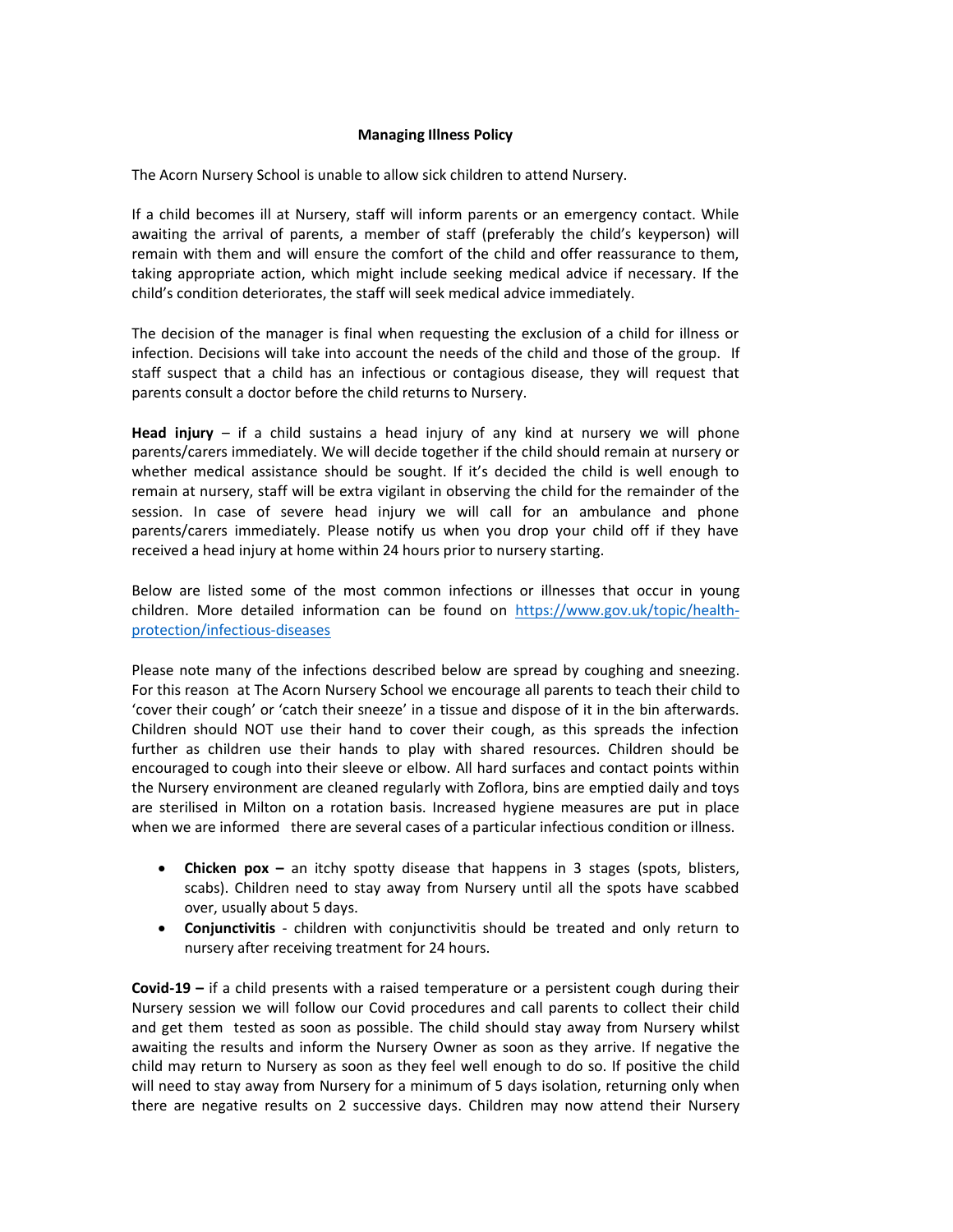session even if someone in their household tests positive, in line with the general easing of restrictions, but we do ask parents to be particularly vigilant, looking out for symptoms in their Nursery-aged child.

- **Diarrhoea and/or vomiting (D and V)-** children should stay away from Nursery for at least 48 hours after the last episode of sickness and/or diarrhoea.
- **Food Poisoning**  we will notify Ofsted, within 14 days, if 2 or more children in our care contract food poisoning.
- **Hand, foot and mouth**  the child develops a fever and reduced appetite. After a couple of days a rash develops with blisters on/in the cheeks, feet and hands. The virus is spread by coughing and sneezing. Children should stay at home until they feel well but may return to Nursery before the blisters have scabbed over.
- **Headlice -** children must receive treatment before attending nursery. Staff will inform parents if head lice are discovered at nursery and advise them of current treatments.
- **Impetigo**  this is highly contagious and needs to be treated immediately. Children should stay away from Nursery for at least 48 hours ( when the patches dry out and crust over)
- **Measles-** spread by coughs and sneezes, it causes a red-brown blotchy rash**. Y**our child needs to stay at home for at least 4 days from when the rash first appears. There is no specific treatment other than rest, taking painkillers and drinking plenty of water. It is a preventable disease if children are vaccinated.
- **Mumps-** the most common symptom is swelling of the parotid glands ( either side of the face, just below the ears). This highly infectious disease requires children to stay away for at least 5 days since the start of infection, but only when the child feels better. It is a preventable disease if children are vaccinated.
- **Rubella (German measles) –** the main symptom is a red or pink spotty rash. Preventable by having the MMR as a baby or young child. It can cause complications during pregnancy. Children contracting Rubella should stay away from Nursery for at least 5 days after the rash appears.
- **Slapped cheek syndrome ( parvovirus B19) –** a red rash may appear on 1 or both cheeks, followed by a rash on the chest, arms and legs a few days later. The rash fades within a couple of weeks. The virus is spread by coughing or sneezing and is only infectious before a rash appears. As a result, children are not excluded from Nursery but if the child comes into contact with someone who is pregnant there is a very small risk of miscarriage or other complications.
- **Tapeworms or Threadworms -** children with Tapeworms or Threadworms should consult their GP and not attend nursery for 24 hours after treatment has commenced.

Staff will report any concerns about a child's health to the parents/carers immediately. Parents are responsible for keeping the Nursery informed about the child's health, and it is essential you inform us if your child is ill and cannot attend nursery. The Acorn Nursery School doesn't aim to exclude children from the nursery unnecessarily, but has a duty of care to all the families to ensure children are kept as safe and healthy as possible whilst at nursery.

Further information about any of the conditions described above can be found on https://www.gov.uk/topic/health-protection/infectious-diseases